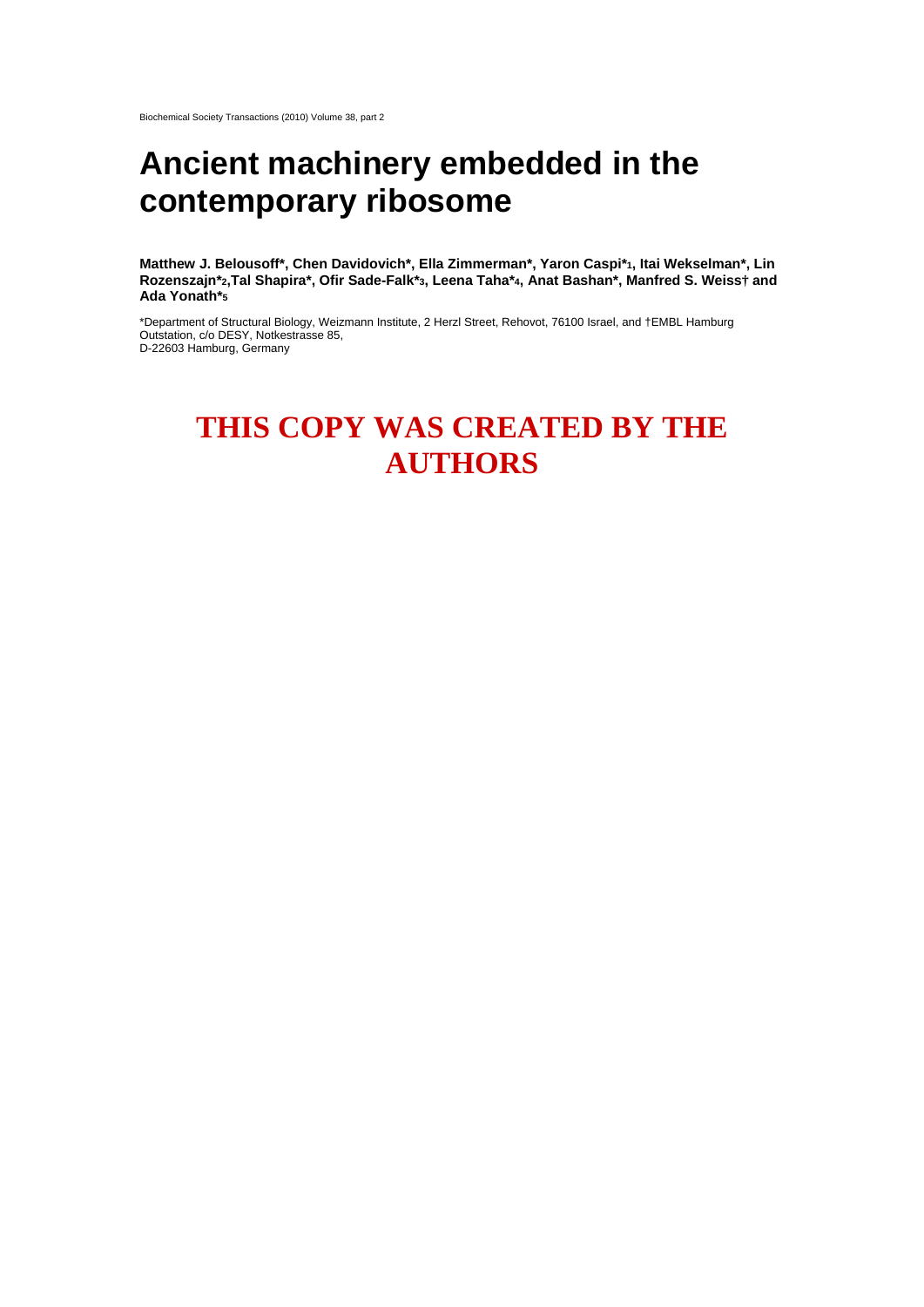# **Ancient machinery embedded in the contemporary ribosome**

**Matthew J. Belousoff\*, Chen Davidovich\*, Ella Zimmerman\*, Yaron Caspi\*1, Itai Wekselman\*, Lin Rozenszajn\*2, Tal Shapira\*, Ofir Sade-Falk\*3, Leena Taha\*4, Anat Bashan\*, Manfred S. Weiss† and Ada Yonath\*5**

\*Department of Structural Biology, Weizmann Institute, 2 Herzl Street, Rehovot, 76100 Israel, and †EMBL Hamburg Outstation, c/o DESY, Notkestrasse 85, D-22603 Hamburg, Germany

#### **Abstract**

Structural analysis, supported by biochemical, mutagenesis and computational evidence, indicates that the peptidyltransferase centre of the contemporary ribosome is a universal symmetrical pocket composed solely of rRNA. This pocket seems to be a relic of the proto-ribosome, an ancient ribozyme, which was a dimeric RNA assembly formed from self-folded RNA chains of identical, similar or different sequences. This could have occurred spontaneously by gene duplication or gene fusion. This pocket-like entity was capable of autonomously catalysing various reactions, including peptide bond formation and non-coded or semi-coded amino acid polymerization. Efforts toward the structural definition of the early entity capable of genetic decoding involve the crystallization of the small ribosomal subunit of a bacterial organism harbouring a single functional rRNA operon.

#### **Introduction**

The ribosome is the universal naturally occurring ribozyme that performs translation of the genetic code into nascent proteins. These cellular catalytic machines are multicomponent riboproteins of molecular mass 2.5 and 4 MDa (for prokaryotic and eukaryotic sources respectively). Remarkably, despite the size difference, the functional regions of ribosomes, the decoding centre and the PTC (peptidyltransferase centre) composed solely of rRNA, are highly conserved across all domains of life.

Involvement of RNA-rich particles in genetic expression was suggested over five decades ago [1,2], when RNArich 'Palade particles' were observed in cells, in close proximity to the endoplasmic reticulum membrane [1,3]. The discovery of the ribosomes and the realization of their complexity stimulated attempts to define their precursors, by comparative sequence analogy [4], *in vitro* selection [5], functional and mutagenesis investigations [6,7], and analyses of the nature of internal ribosome interactions [8–10]. These studies illuminated key ribosomal properties and stimulated hypotheses on the way the ribosome developed, but did not reveal the entity that could be assigned as the proto-ribosome.

In the present paper, we present arguments supporting the existence of ancestral dimeric entity that may have acted as

machinery capable of catalysing various reactions, including peptide bond formation.

## **Peptide bonds are formed in a symmetrical region within the asymmetric ribosome**

The heart of the contemporary ribosome hosts the PTC, i.e. the site of peptide bond formation. This centre is located in the midst of a symmetrical 'pocket-like' structure [11– 17] (Figure 1) that encompasses 180 nucleotides of which the backbone folds, irrespective of the nucleotide sequences, are related by an internal pseudo-2-fold symmetry. This is an extremely unusual feature, as the ribosome, composed of over 4500 nucleotides and over 50 proteins, is highly asymmetric. This internal symmetry exists in all known highresolution ribosome structures [18–22] and its exceptionally high sequence conservation indicates its ancient origin.

The architecture of this structural element provides the framework for all of the ribosome's catalytic contributions towards peptide bond formation, since it positions the ribosome's substrates in favourable stereochemistry for peptide bond formation and substrate-mediated catalysis. Furthermore, by encircling the PTC, the symmetrical region confines the void required for the motions involved in the translocation of the 3'-end of the aminoacylated tRNA from the A-site into the site of the peptidylated tRNA molecules (P-site). Hence the symmetrical region also provides the mechanism facilitating the polymerase activity of the ribosome [11,13,14].

On the basis of the detection of the internal pseudosymmetry within the ribosomal catalytic region, we have proposed that, as in modern life, the ancient machine for forming peptide bonds was made exclusively from RNA. It is widely accepted that such RNA oligomers could have formed

Key words: evolution, *Mycobacterium smegmatis*, proto-ribosome, ribosome, symmetrical region.

Abbreviations used: PTC, peptidyltransferase centre.

<sup>&</sup>lt;sup>1</sup> Present address: Harvard FAS Center for Systems Biology, 52 Oxford Street, Cambridge, MA 02138, U.S.A.

<sup>&</sup>lt;sup>2</sup> Present address: University of Toronto, 27 King's College Circle, Toronto, Ontario, Canada, M5S 1A1.

<sup>&</sup>lt;sup>3</sup>Present address: Department of Biological Chemistry, Institute of Life Sciences, Hebrew University of Jerusalem, Jerusalem 91904, Israel.

<sup>&</sup>lt;sup>4</sup> Present address: Hebrew University of Jerusalem, Jerusalem 91904, Israel.

<sup>5</sup> To whom correspondence should be addressed (email Ada.Yonath@weizmann.ac.il)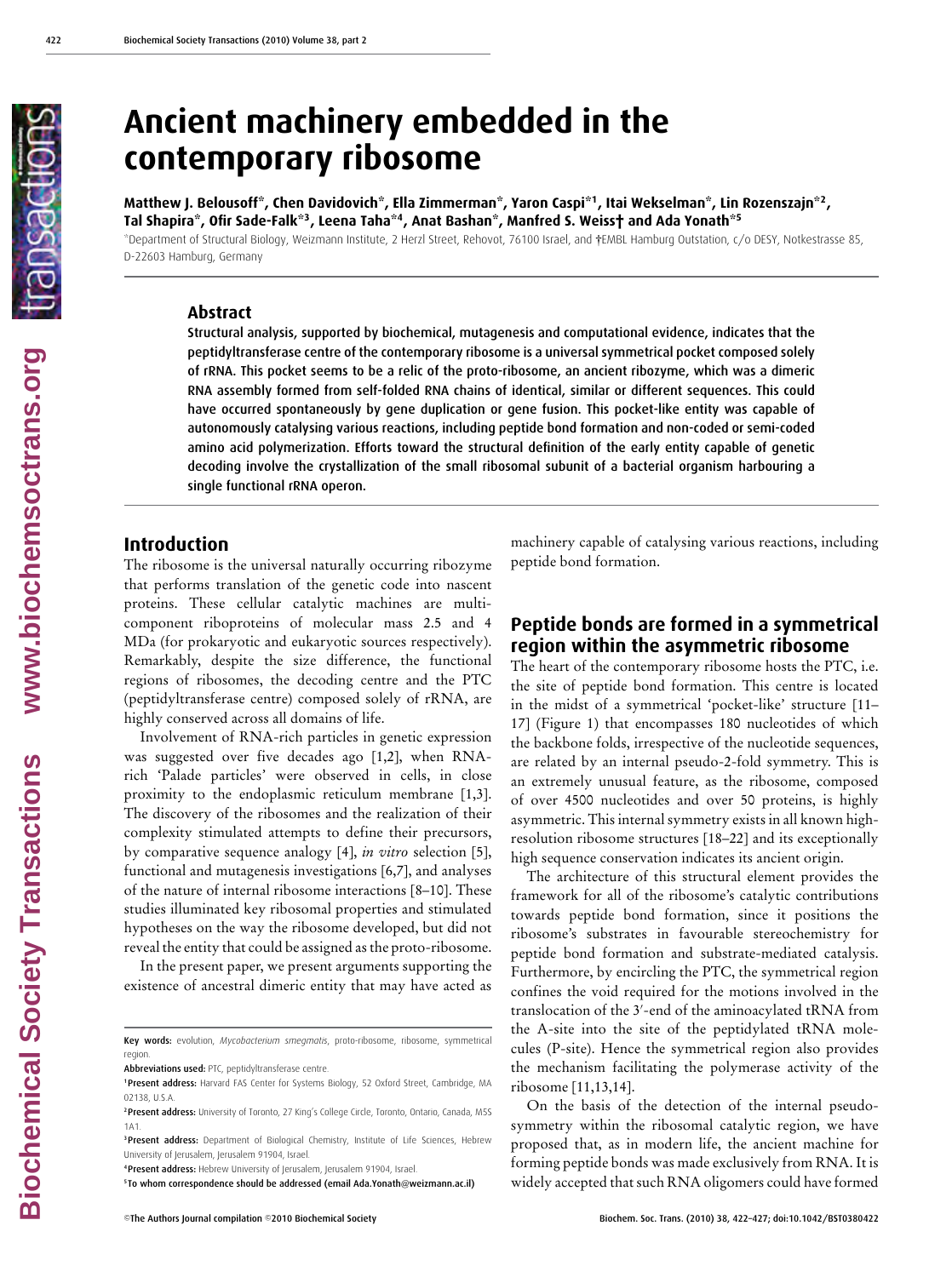#### **Figure 1** | The symmetrical region of the 50S ribosome

The RNA backbone of the two symmetrical components: the A-region is shown in blue and dark blue, and the P-site is shown in green and olive-green. The PTC (orange box) is occupied by two substrates mimicking the tRNA 3'-end. Inset: the interface view of the large ribosomal subunit (grey), indicating the functional regions connected directly to the symmetrical region (in blue and green).



in the primordial soup [23–25] by various mechanisms, including chemical (non-enzymatic) RNA synthesis and polymerization under conditions mimicking those assumed to govern the prebiotic era [26–28].

It appears that the ancient short RNA chains acquired common motifs that were sufficiently stable to survive environmental alterations and evolutionary stress. Such motifs have been identified in various natural ribozymes, some of which are believed to be relics from the prebiotic world. These include gene regulators, riboswitches, RNA polymerases and ribozymes catalysing phosphodiester cleavage, RNA processing and RNA modification [29].

#### **Emergence of the proto-ribosome**

Among the existing RNA chains, those forming entities that could later evolve to become the precursor of the proto-ribosome underwent self dimerization and acquired a 'pocket-like' configuration, capable of hosting variety of substrates. Subsequently, RNA chains of lengths and compositions sufficient for the construction of basic elements of the modern ribosome active site may have existed in the prebiotic period, becoming like pocket-like molecular machines with either non-specific or specialized catalytic capabilities [30,31].

Dimerization in a symmetrical manner could have occurred spontaneously, utilizing chemical complementarity obtained by tertiary interactions, such as the common GNRA (guanine–any nucleotide–a purine–adenine) system [32] that includes the abundant and ubiquitous 'A-minor' structural motif [9,33,34]. This seemingly simple process could be assisted by other molecules acting as small chaperones [35] offering stabilization. Additional structural support could be obtained from short peptides that have high affinity for RNA [36], or from longer poly-amino acids, similar to protein– RNA interactions within the contemporary ribosome, or from interactions of low-molecular-mass compounds with exposed regions of RNA. These short peptides could have been produced by uncoded elongation by early versions of the proto-ribosome or by other means. Following this mechanism, a proto-ribosome that produced peptides with amino acid compositions that provided with better fitness, thus had higher probability of being retained.

On the basis of the presumed ability of the prebiotic construct to enable peptide bond formation, it is suggested that the symmetrical region of the contemporary ribosome originated from a symmetrical protoribosome [14,15,17,37]. Its substrates could have been activated amino acids or spontaneously produced amino acids conjugated with single or short oligonucleotides [38–41].

What could have been the driving force for the construction of a machine that forms peptide bonds in the RNA world? It is conceivable that a pocket-like entity existed in the RNA world for performing required chemical reactions, involving mainly RNA molecules. An examples could be a primitive RNA replisome, an entity that was proposed to be the ancestor of the ribosome [42] and could perform RNA polymerization and/or simple RNA replication. Similarly, the original ancient machines could have been an integral part of the RNA metabolic pathways [43] within some sort of a proto-cell. Regardless of the tasks of these hypothetical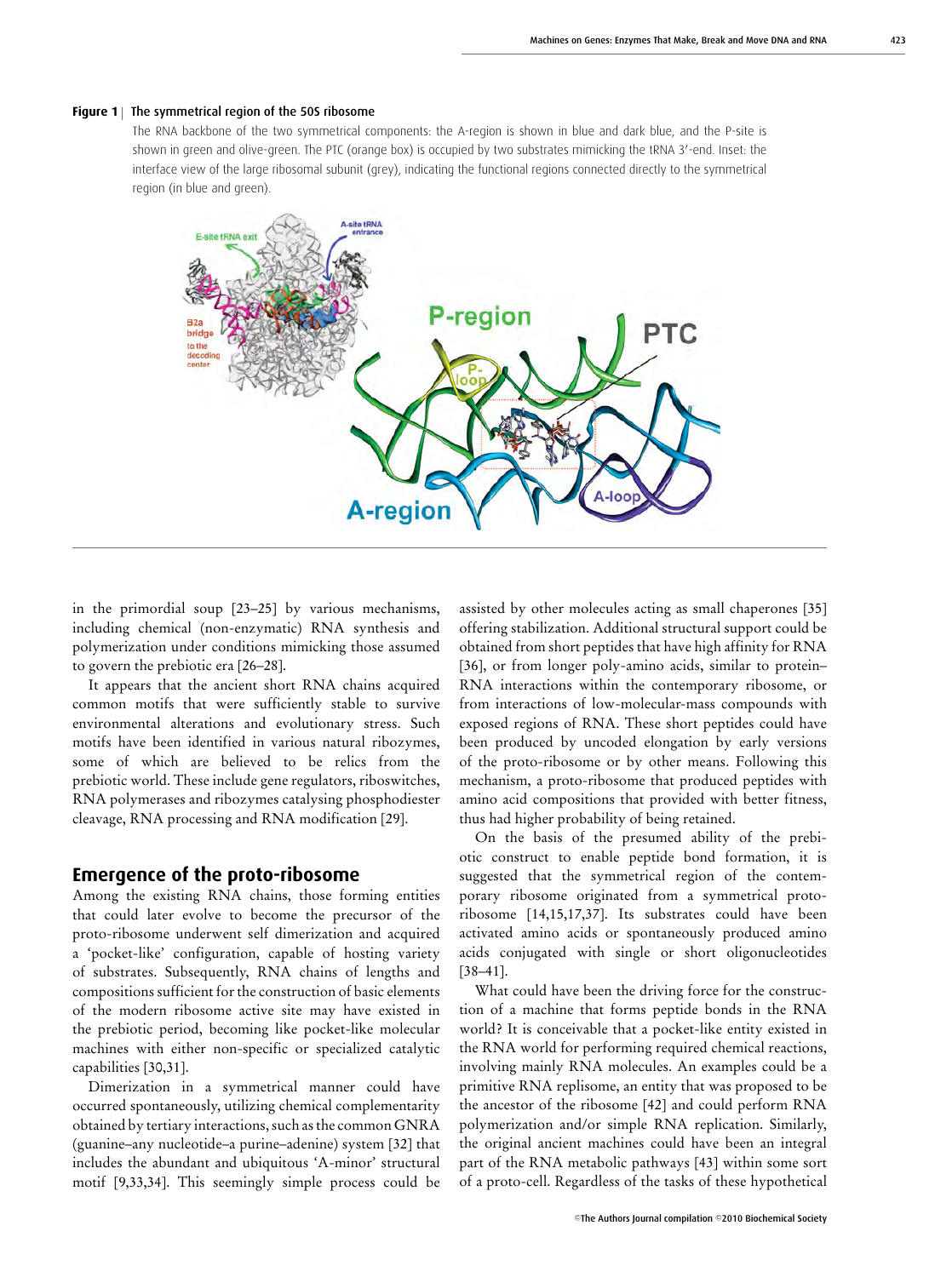Figure 2 Generation of a pool of peptides by the proto-ribosome (RNA represented as grey curves), out of which a small portion is selected for RNA binding, stabilizing the proto-ribosome and enhancing its peptidyltransferase activity



ancient molecular machines, it appears that polymerization of amino acids became the task of highest preference. Consequently, stable pocket-like molecular dimers capable of peptide bond formation were evolutionarily favoured, surviving under various environmental conditions, and later becoming the ancestor of the active site of the contemporary ribosome. As it is assumed that, in the prebiotic era, RNA chains could self-replicate [44–48], it is conceivable that phenotypes with favourable properties could have been synthesized in many copies. It is therefore likely that some of these phenotypes originated by the fusion of two different or duplication of two identical sequences.

We assessed the feasibility of a dimeric proto-ribosome capable of peptide bond formation biochemically, by testing the tendency of various RNA chains to dimerize and to form peptide bonds. Among the various RNA sequences that have been constructed, several, but not all, RNA chains with sequences resembling those observed in the current ribosome, are capable of forming dimers that may adopt a pocket-like structure [15]. Specifically, so far, a marked preference was detected for the dimerization of sequences resembling the PTC P-site, including those that underwent mutational alterations by *in vitro* site-directed mutagenesis. This noticeable preference may indicate higher stability of this portion of the symmetrical region, or a higher significance in the process of peptide bond formation, in accordance with the contemporary accommodation of the initial tRNA at the P-site of the PTC.

### **Emergence of coded translation**

What would have been the selective benefit for a ribozyme functioning in the RNA world to begin the process of amino acid ligation? It is clear *a posteriori* that proteins are much better catalysts than their ribozyme cousins. However, evolution has no ability to discern future functionality from its present state. Accordingly, there must have been an immediate reason for the production of short 'uncoded' peptides by an emerging proto-ribosome.

It has been postulated that, among the first amino acids to be incorporated into a primeval genetic code, were the amino acids with the highest 'catalytic potential' [49]. This hypothesis yields insight into what type of amino acids would

have been preferentially elongated by the proto-ribosome, as they presumably gave enough selection advantage to warrant the formation of their coded elongation. Encouragingly, these same amino acids (histidine, lysine, arginine) are the ones that interact strongly with RNA in extant biology.

It is conceivable, then, that the proto-ribosome would have initially favoured peptidyl transfer and elongation of histidine, lysine and arginine because of the favourable electrostatic and hydrogen-bonding interactions that these amino acids exhibit with RNA. Upon elongation by the proto-ribosome, a pool of short peptides would have been generated, some of which would be rich in the amino acids that can be attracted to the negatively charged RNA. Plausibly, a small portion of this peptide pool would have displayed the ability to bind to the ribozyme that produced them. Of these RNA-binding peptides, some would have stabilized further the RNA structure, or caused it to adopt an even more active conformation for peptidyl transfer (Figure 2).

Simultaneously, the small peptide pool generated by a proto-ribosome must have had the ability to assist a portion of the RNA machinery that was in the ribocyte (a postulated ancient RNA-based cell), as observed in modern ribozymes that are supported by protein assemblies that enhance their reactivity (i.e. group I intron ribozyme) [50]. Hence a protoribosome that could manufacture a set of small peptides that stabilized its own function and/or assist the other surrounding ribozymes would have imparted a significant selection advantage.

Clearly, in modern life, only a small portion of proteins functionally interact with RNA, whereas the majority of them are self-sufficient in their function. Modern enzymes adopt highly specific tertiary structures to achieve their high rates of catalysis, but these complicated folded structures would not have been available to the emerging proto-peptide pool. Probably, the preferentially elongated amino acids were the positively charged histidine, arginine and lysine, which are also rich in chemical reactivity. Although, presumably, these peptides were unfolded (or largely unstructured), those rich in these moieties could have enriched their neighbourhood and served as the first non-RNA catalysts [16]. For example, imidazole rings (of histidine) can act as a proton-transfer agent and nucleophilic catalyst [51],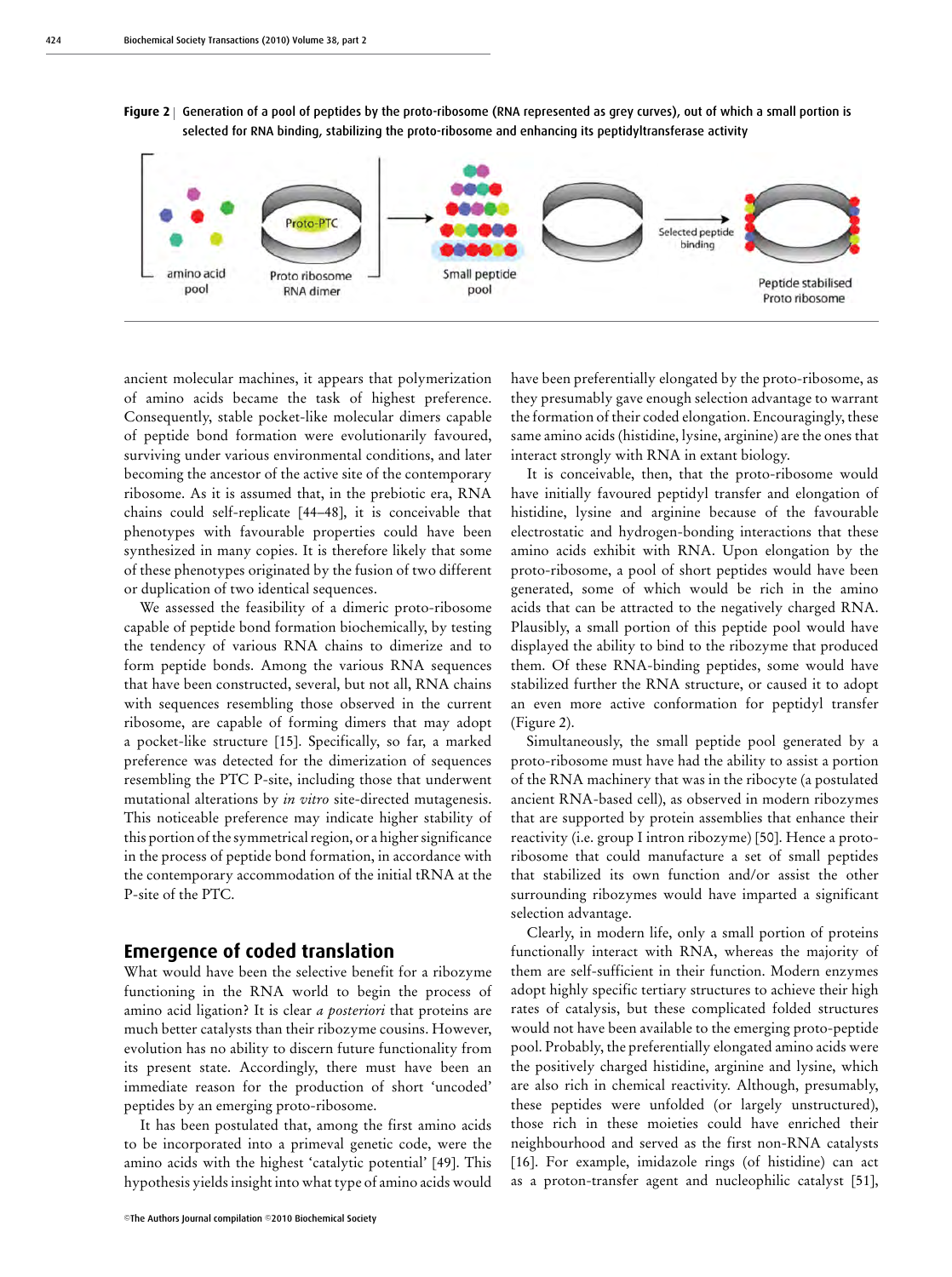guanidine (found in arginine) can stabilize transitions states by favourable hydrogen-bonding interactions [52,53], and the primary amine in lysine can act as general acid–base catalyst. Although the reaction rates of these small peptide catalysts would have been incomparable with modern enzymatic catalysts. The RNA world was a 'slow-living entity' [48], so the addition of any new chemical functionality would have been vital to add selection advantage to this primordial life.

The transition from a molecule forming peptide bonds to an elaborate apparatus capable of decoding genetic information was coupled with the evolving genetic code and the development of the substrates. A higher level of efficiency could have been achieved by the increase of the protoribosome size and the creation of a supporting environment coupled with the elongation of the substrates forming the minimal mono- or oligo-nucleotide–amino acid conjugates towards the modern tRNA. The conversion into longer compounds with a contour that can complement the inner surface of a larger reaction pocket occurred concurrently with proto-ribosome mutational optimization, aimed at accurate substrate positioning that, in the modern ribosome, is governed by remote interactions beyond the PTC [11,54].

Later stages of this development were coupled with the advance from non- or pseudo-genetic peptide bond formation towards performing genetically driven translation and with the optimization of selected portions of the evolving machine for their specific tasks. Additionally recruited structural elements, which could be oligopeptides or oligonucleotides, interacted with the proto-ribosome and its surroundings in a manner resembling the protein–RNA interactions in the modern ribosome. Mutational optimization that facilitated distinction between the two sides of the active site allowed differentiation between the two substrates. Besides functional optimization, the nucleotide identities and conformations evolved for enhancing the stability of the symmetrical region. Consequently, orientations of the RNA bases within the contemporary symmetrical region are not related by the internal symmetry, consistent with the finding that, in the contemporary ribosome, the symmetry is related to the backbone fold and not to the nucleotide sequence, thus emphasizing the superiority of functional requirement over sequence conservation. With the selection pressure for increased stability and efficiency, the proto-ribosome served as the entity providing all the activities required for noncoded nascent protein elongation. The modern ribosome could have evolved gradually around the symmetrical region until it acquired its final shape, either hierarchically [9] or by another mechanism (e.g. [55]).

### **Future prospects**

The growing complexity of the ribosome in size and shape allowed it to perform programmed translation. Encouraged by the identification of the ancient peptide bond formation machinery within the large ribosomal subunit, we searched for remnants of a primitive decoding

#### **Figure 3** | Electron micrograph of microcrystals of the 30S ribosomal subunit from *M. smegmatis*

Insets: top, light photomicrograph of microcrystals; bottom, fast Fourier transform (FFT) of the electron micrographs.



region within the small subunit. Because decoding does not require symmetry or any other distinct structural motif, unambiguous identification of the ancestor region was so far not possible. We therefore selected the small ribosomal subunit from *Mycobacterium smegmatis*, a strain of a bacterial organism that was genetically manipulated to harbour a single functional rRNA operon [56], in order to approach this issue using mutagenesis combined by X-ray crystallography. The microcrystals (Figure 3) obtained so far indicated feasibility of crystallographic studies, as they are of a quality comparable with the first ribosomal crystals, obtained almost 30 years ago [57], which could be improved to yield high-resolution structures.

### **Acknowledgments**

Thanks are due to all members of the ribosome group at the Weizmann Institute for continuous interest, Shosh Tel-Or and Donna Matzov for technical assistance, the electron microscope unit, especially Sharon Wolf and Helena Sabanay, for providing experimental support and to Dr Erik Bottger for encouraging the *M. smegmatis* crystallization. Crystallographic data were collected at ID23-2, European Synchrotron Radiation Facility, Grenoble, France.

## **Funding**

Support was provided by the National Institutes of Health [grant number GM34360], the German–Israeli Foundation [grant number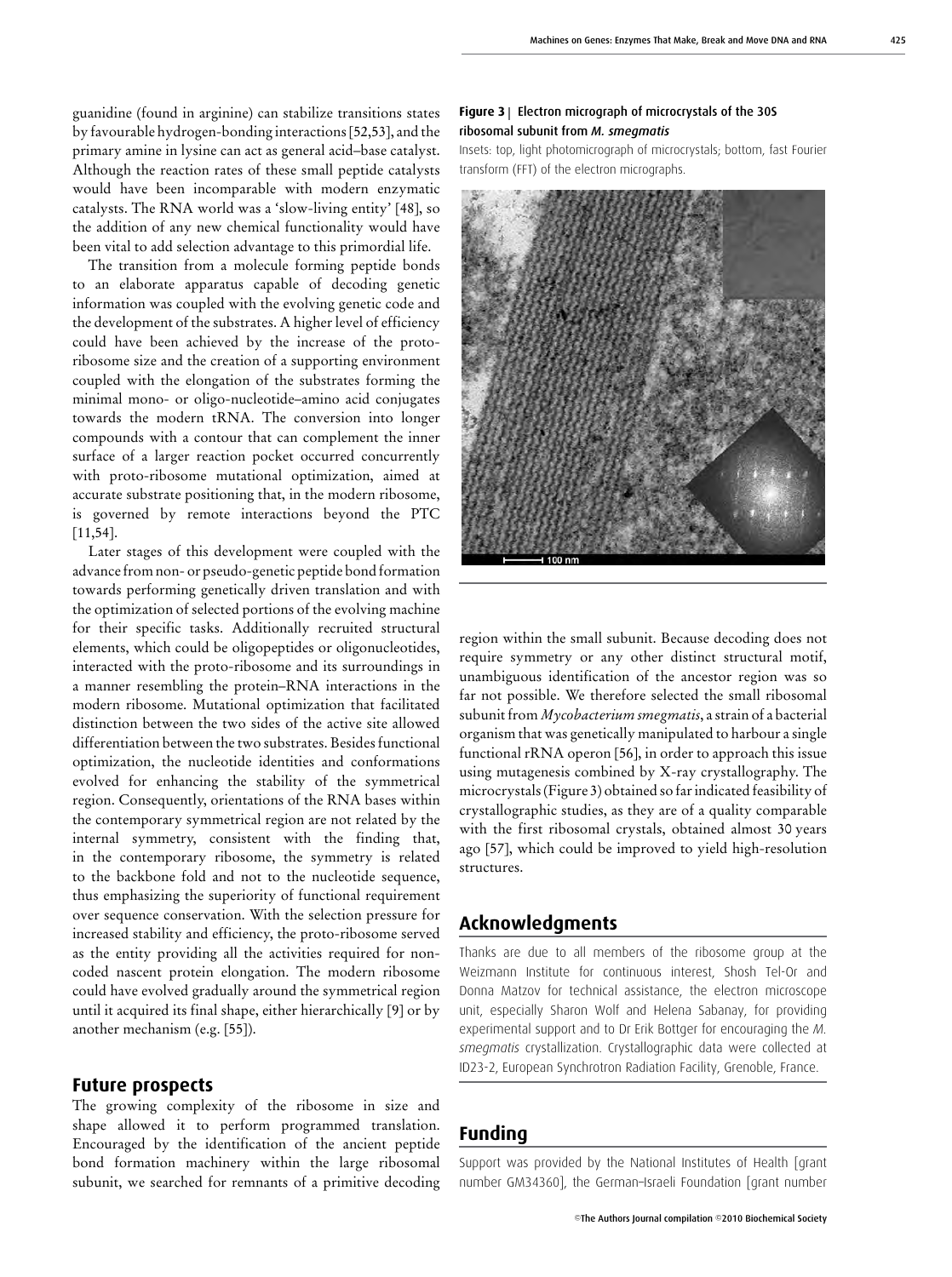G-853-284.9/2004] and the Kimmelman Centre for Macromolecular Assemblies. C.D. is supported by the Adams Fellowship Program of the Israel Academy of Sciences and Humanities. A.Y. holds the Martin and Helen Kimmel Professorial Chair.

#### **References**

- 1 Watson, J.D. (1963) Involvement of RNA in the synthesis of proteins. Science **140**, 17–26
- 2 Crick, F.H. (1968) The origin of the genetic code. J. Mol. Biol. **38**, 367–379 3 Palade, G.E. (1955) A small particulate component of the cytoplasm.
- J. Biophys. Biochem. Cytol. **1**, 59–68 4 Mears, J.A., Cannone, J.J., Stagg, S.M., Gutell, R.R., Agrawal, R.K. and
- Harvey, S.C. (2002) Modeling a minimal ribosome based on comparative sequence analysis. J. Mol. Biol. **321**, 215–234
- 5 Anderson, R.M., Kwon, M. and Strobel, S.A. (2007) Toward ribosomal RNA catalytic activity in the absence of protein. J. Mol. Evol. **64**, 472–483
- 6 Polacek, N. and Mankin, A.S. (2005) The ribosomal peptidyl transferase center: structure, function, evolution, inhibition. Crit. Rev. Biochem. Mol. Biol. **40**, 285–311
- 7 Sato, N.S., Hirabayashi, N., Agmon, I., Yonath, A. and Suzuki, T. (2006) Comprehensive genetic selection revealed essential bases in the peptidyl-transferase center. Proc. Natl. Acad. Sci. U.S.A. **103**, 15386–15391
- 8 Smith, T.F., Lee, J.C., Gutell, R.R. and Hartman, H. (2008) The origin and evolution of the ribosome. Biol. Direct **3**, 16
- 9 Bokov, K. and Steinberg, S.V. (2009) A hierarchical model for evolution of 23S ribosomal RNA. Nature **457**, 977–980
- 10 Hsiao, C., Mohan, S., Kalahar, B.K. and Williams, L.D. (2009) Peeling the onion: ribosomes are ancient molecular fossils. Mol. Biol. Evol. **23**, 2415–2425
- 11 Bashan, A., Agmon, I., Zarivach, R., Schluenzen, F., Harms, J., Berisio, R., Bartels, H., Franceschi, F., Auerbach, T., Hansen, H.A.S. et al. (2003) Structural basis of the ribosomal machinery for peptide bond formation, translocation, and nascent chain progression. Mol. Cell **11**, 91–102
- 12 Bashan, A., Belousoff, M.J., Davidovich, C. and Yonath, A. (2009) Linking the RNA world to modern life: the proto-ribosome conception. Origins Life Evol. Biosphere, in the press
- 13 Agmon, I., Bashan, A., Zarivach, R. and Yonath, A. (2005) Symmetry at the active site of the ribosome: structural and functional implications. Biol. Chem. **386**, 833–844
- 14 Agmon, I., Bashan, A. and Yonath, A. (2006) On ribosome conservation and evolution. Isr. J. Ecol. Evol. **52**, 359–379
- 15 Davidovich, C., Belousoff, M., Bashan, A. and Yonath, A. (2009) The evolving ribosome: from non-coded peptide bond formation to sophisticated translation machinery. Res. Microbiol. **160**, 487–492
- 16 Belousoff, M.J., Davidovich, C., Bashan, A. and Yonath, A. (2009) On the development towards the modern world: a plausible role of uncoded peptides in the RNA world. Origins Life Evol. Biosphere
- 17 Yonath, A. (2009) Large facilities and the evolving ribosome, the cellular machine for genetic-code translation. J. R. Soc. Interface **6** (Suppl. 5), S575–S585
- 18 Ban, N., Nissen, P., Hansen, J., Moore, P.B. and Steitz, T.A. (2000) The complete atomic structure of the large ribosomal subunit at 2.4 Å resolution. Science **289**, 905–920
- 19 Harms, J., Schluenzen, F., Zarivach, R., Bashan, A., Gat, S., Agmon, I., Bartels, H., Franceschi, F. and Yonath, A. (2001) High resolution structure of the large ribosomal subunit from a mesophilic eubacterium. Cell **107**, 679–688
- 20 Schuwirth, B.S., Borovinskaya, M.A., Hau, C.W., Zhang, W., Vila-Sanjurjo, A., Holton, J.M. and Cate, J.H.D. (2005) Structures of the bacterial ribosome at 3.5 Å resolution. Science **310**, 827–834
- 21 Korostelev, A., Trakhanov, S., Laurberg, M. and Noller, H.F. (2006) Crystal Structure of a 70S ribosome–tRNA complex reveals functional interactions and rearrangements. Cell **126**, 1065–1077
- 22 Selmer, M., Dunham, C.M., Murphy, IV, F.V., Weixlbaumer, A., Petry, S., Kelley, A.C., Weir, J.R. and Ramakrishnan, V. (2006) Structure of the 70S ribosome complexed with mRNA and tRNA. Science **313**, 1935–1942
- 23 Jaeger, L. and Leontis, N.B. (2000) Tecto-RNA: one-dimensional self-assembly through tertiary interactions. Angew. Chem. Int. Ed. Engl. **39**, 2521–2524
- 24 Jeffares, D.C., Poole, A.M. and Penny, D. (1998) Relics from the RNA world. J. Mol. Evol. **46**, 18–36
- 25 Orgel, L.E. (1973) The Origins of Life: Molecules and Natural Selection, John Wiley and Sons, New York
- 26 Powner, M.W., Gerland, B. and Sutherland, J.D. (2009) Synthesis of activated pyrimidine ribonucleotides in prebiotically plausible conditions. Nature **459**, 239–242
- 27 Szostak, J.W. (2009) Origins of life: systems chemistry on early Earth. Nature **459**, 171–172
- 28 Pino, S., Ciciriello, F., Costanzo, G. and Di Mauro, E. (2008) Nonenzymatic RNA ligation in water. J. Biol. Chem. **283**, 36494–36503
- 29 Doudna, J.A. and Cech, T.R. (2002) The chemical repertoire of natural ribozymes. Nature **418**, 222–228
- 30 Eigen, M., Lindemann, B.F., Tietze, M., Winkler-Oswatitsch, R., Dress, A. and von Haeseler, A. (1989) How old is the genetic code? Statistical geometry of tRNA provides an answer. Science **244**, 673–679
- 31 Ferris, J.P. (2002) Montmorillonite catalysis of 30–50 mer oligonucleotides: laboratory demonstration of potential steps in the origin of the RNA world. Origins Life Evol. Biosphere **32**, 311–332
- 32 Pley, H.W., Flaherty, K.M. and McKay, D.B. (1994) Model for an RNA tertiary interaction from the structure of an intermolecular complex between a GAAA tetraloop and an RNA helix. Nature **372**, 111–113
- 33 Davis, J.H., Tonelli, M., Scott, L.G., Jaeger, L., Williamson, J.R. and Butcher, S.E. (2005) RNA helical packing in solution: NMR structure of a 30 kDa GAAA tetraloop–receptor complex. J. Mol. Biol. **351**, 371–382
- 34 Nissen, P., Ippolito, J.A., Ban, N., Moore, P.B. and Steitz, T.A. (2001) RNA tertiary interactions in the large ribosomal subunit: the A-minor motif. Proc. Natl. Acad. Sci. U.S.A. **98**, 4899–4903
- 35 Russell, R. (2008) RNA misfolding and the action of chaperones. Front. Biosci. **13**, 1–20
- 36 Llano-Sotelo, B., Klepacki, D. and Mankin, A.S. (2009) Selection of small peptides, inhibitors of translation. J. Mol. Biol. **391**, 813–819
- 37 Bashan, A. and Yonath, A. (2008) Correlating ribosome function with high-resolution structures. Trends Microbiol. **16**, 326–335
- 38 Illangasekare, M., Sanchez, G., Nickles, T. and Yarus, M. (1995) Aminoacyl-RNA synthesis catalyzed by an RNA. Science **267**, 643–647
- 39 Giel-Pietraszuk, M. and Barciszewski, J. (2006) Charging of tRNA with non-natural amino acids at high pressure. FEBS J. **273**, 3014–3023
- 40 Krzyzaniak, A., Barciszewski, J., Salanski, P. and Jurczak, J. (1994) The non-enzymatic specific amino-acylation of transfer RNA at high pressure. Int. J. Biol. Macromol. **16**, 153–158
- 41 Lehmann, J., Reichel, A., Buguin, A. and Libchaber, A. (2007) Efficiency of a self-aminoacylating ribozyme: effect of the length and base-composition of its 3' extension. RNA 13, 1191–1197
- 42 Campbell, J.H. (1991) An RNA replisome as the ancestor of the ribosome. J. Mol. Evol. **32**, 3–5
- 43 Fani, R. and Fondia, M. (2009) Origin and evolution of metabolic pathways. Phys. Life Rev. **6**, 23–52
- 44 Eigen, M. (1993) The origin of genetic information: viruses as models. Gene **135**, 37–47
- 45 Smith, J.M. and Szathmáry, E. (1995) The Major Transitions in Evolution, Oxford University Press, Oxford
- 46 Lincoln, T.A. and Joyce, G.F. (2009) Self-sustained replication of an RNA enzyme. Science **323**, 1229–1232
- 47 Woese, C.R. (2001) Translation: in retrospect and prospect. RNA **7**, 1055–1067
- 48 Yarus, M. (2002) Primordial genetics: phenotype of the ribocyte. Annu. Rev. Genet. **36**, 125–151
- 49 Kun, A., Pongor, S., Jordán, F. and Szathmáry, E. (2008) Catalytic propensity of amino acids and the origins of the genetic code and proteins. in The Codes of Life: the Rules of Macroevolution, vol. 1 (Barbieri, M., ed.), pp. 39–58, Springer, Berlin
- 50 Stahley, M.R. and Strobel, S.A. (2005) Structural evidence for a two-metal-ion mechanism of group I intron splicing. Science **309**, 1587–1590
- 51 Roth, A. and Breaker, R.R. (1998) An amino acid as a cofactor for a catalytic polynucleotide. Proc. Natl. Acad. Sci. U.S.A. **95**, 6027–6031
- 52 Takada, K., Tanaka, S. and Nagasawa, K. (2009) Asymmetric Mannich-type reaction of aromatic  $\alpha$ -amido sulfone with malonate using guanidine–thiourea bifunctional organocatalyst. Synlett **10**, 1643–1646
- 53 Ube, H. and Terada, M. (2009) Enantioselective Henry (nitroaldol) reaction catalyzed by axially chiral guanidines. Bioorg. Med. Chem. Lett. **19**, 3895–3898
- 54 Yonath, A. (2003) Ribosomal tolerance and peptide bond formation. Biol. Chem. **384**, 1411–1419